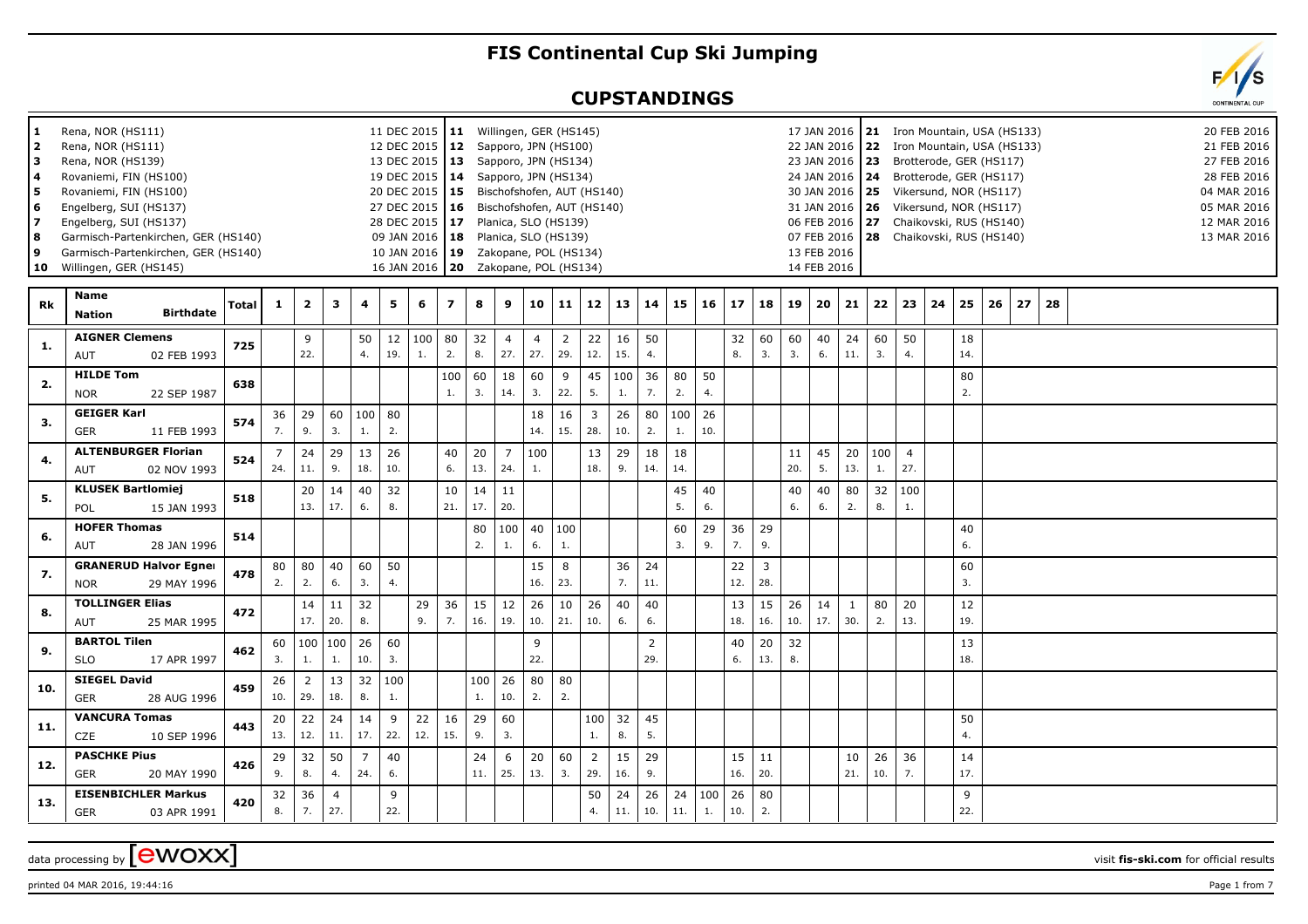| Rk  | Name<br><b>Birthdate</b><br>Nation                | Total | $\mathbf{1}$ | $\overline{2}$ | 3              | 4              | 5              | 6         | $\overline{ }$ | 8              | 9              | 10        | 11        | 12        | 13        | 14             | 15        | 16             | 17        | 18                    | 19           | 20        | 21        | 22       | 23                  | 24 | 25             | 26 | 27 | 28 |  |  |  |  |
|-----|---------------------------------------------------|-------|--------------|----------------|----------------|----------------|----------------|-----------|----------------|----------------|----------------|-----------|-----------|-----------|-----------|----------------|-----------|----------------|-----------|-----------------------|--------------|-----------|-----------|----------|---------------------|----|----------------|----|----|----|--|--|--|--|
|     |                                                   |       |              |                |                |                |                |           |                |                |                |           |           |           |           |                |           |                |           |                       |              |           |           |          |                     |    |                |    |    |    |  |  |  |  |
| 14. | <b>ROEE Espen</b><br><b>NOR</b><br>26 JUL 1993    | 391   | 24<br>11.    | 45<br>5.       | 20<br>13.      | 18<br>14.      | 22<br>12.      |           | 6<br>25.       | 8<br>23.       | 16<br>15.      | 36<br>7.  | 26<br>10. | 26<br>10. | 22<br>12. | 32<br>8.       |           |                | 6<br>25.  | $\overline{2}$<br>29. |              |           | 22<br>12. | 6.       | $40 \mid 12$<br>19. |    | 8<br>23.       |    |    |    |  |  |  |  |
|     | <b>NAGLIC Tomaz</b>                               |       |              |                |                |                |                |           |                |                |                |           |           |           |           |                |           |                |           |                       |              |           |           |          |                     |    |                |    |    |    |  |  |  |  |
| 14. | 18 JUL 1989<br><b>SLO</b>                         | 391   | 3<br>28.     | 16<br>15.      | 32<br>8.       |                | 13<br>18.      | 10<br>21. | 24<br>11.      | 40<br>6.       | 40<br>6.       | 50<br>4.  | 14<br>17. |           | 7<br>24.  | 16<br>15.      | 26<br>10. |                | 60<br>3.  | 40<br>6.              |              |           |           |          |                     |    |                |    |    |    |  |  |  |  |
|     | <b>ASCHENWALD Philipp</b>                         |       |              | $11 \mid 13$   | 18             | 12             |                |           | 26             |                |                |           |           |           |           |                |           |                | 100       | 100                   | 80           | 16        |           |          |                     |    |                |    |    |    |  |  |  |  |
| 16. | 12 NOV 1995<br>AUT                                | 376   | 20.          | 18.            | 14.            | 19.            |                |           | 10.            |                |                |           |           |           |           |                |           |                | 1.        | 1.                    | 2.           | 15.       |           |          |                     |    |                |    |    |    |  |  |  |  |
|     | <b>BJERKEENGEN Fredrik</b>                        |       | 50           | 60             | 18             | 80             | 45             | 14        | 9              |                |                |           |           |           |           |                | 32        | $\overline{7}$ |           | 13                    |              |           | 29        | 11       |                     |    |                |    |    |    |  |  |  |  |
| 17. | 11 NOV 1988<br><b>NOR</b>                         | 368   | 4.           | 3.             | 14.            | 2.             | 5.             | 17.       | 22.            |                |                |           |           |           |           |                | 8.        | 24.            |           | 18.                   |              |           | 9.        | 20.      |                     |    |                |    |    |    |  |  |  |  |
| 18. | <b>HVALA Jaka</b>                                 | 356   | 10           |                | 10             | $\overline{4}$ | $\overline{2}$ |           |                |                |                | 45        | 45        | 60        | 80        | 100            |           |                |           |                       |              |           |           |          |                     |    |                |    |    |    |  |  |  |  |
|     | 15 JUL 1993<br><b>SLO</b>                         |       | 21.          |                | 21.            | 27.            | 29.            |           |                |                |                | 5.        | 5.        | 3.        | 2.        | 1.             |           |                |           |                       |              |           |           |          |                     |    |                |    |    |    |  |  |  |  |
| 19. | <b>SCHIFFNER Markus</b>                           | 346   |              |                |                |                |                | 60        | 18             |                | 36             | 29        | 20        | 80        |           | 20             |           |                |           |                       | 22           | 32        |           |          |                     |    | 29             |    |    |    |  |  |  |  |
|     | 05 JUN 1992<br>AUT                                |       |              |                |                |                |                | 3.        | 14.            |                | 7.             | 9.        | 13.       | 2.        |           | 13.            |           |                |           |                       | 12.          | 8.        |           |          |                     |    | 9.             |    |    |    |  |  |  |  |
| 20. | <b>WOHLGENANNT Ulrich</b>                         | 334   |              |                |                |                |                |           |                |                |                |           |           |           |           |                | 20        | 36             | 18        | 18                    |              | 100   100 | 14        | 18       | 10                  |    |                |    |    |    |  |  |  |  |
|     | 01 AUG 1994<br>AUT                                |       |              |                |                |                |                |           |                |                |                |           |           |           |           |                | 13.       | 7.             | 14.       | 14.                   | 1.           | 1.        | 17.       | 14.      | 21.                 |    |                |    |    |    |  |  |  |  |
| 21. | <b>PAVLOVCIC Bor</b>                              | 307   |              |                |                |                |                | 26        | 12             | 50             | 22             | 24        | 13        |           | 13        | 60             |           |                | 16        | 45                    |              |           |           |          |                     |    | 26             |    |    |    |  |  |  |  |
|     | <b>SLO</b><br>27 JUN 1998                         |       |              |                |                |                |                | 10.       | 19.            | 4.             | 12.            | 11.       | 18.       |           | 18.       | 3.             |           |                | 15.       | 5.                    |              |           |           |          |                     |    | 10.            |    |    |    |  |  |  |  |
| 22. | <b>STEKALA Andrzej</b>                            | 272   | 100          |                | 80             |                |                | 32        | 60             |                |                |           |           |           |           |                |           |                |           |                       |              |           |           |          |                     |    |                |    |    |    |  |  |  |  |
|     | 30 JUN 1995<br>POL                                |       | 1.           |                | 2.             |                |                | 8.        | 3.             |                |                |           |           |           |           |                |           |                |           |                       |              |           |           |          |                     |    |                |    |    |    |  |  |  |  |
| 23. | <b>JUSTIN Rok</b>                                 | 271   |              |                |                | 36             | 29             | 9         | 13             | $\overline{2}$ | $\overline{3}$ |           |           |           |           |                |           |                |           | 5                     | 29           | 15        | 12        | 13       | 5                   |    | 100            |    |    |    |  |  |  |  |
|     | <b>SLO</b><br>06 APR 1993                         |       |              |                |                | 7.             | 9.             | 22.       | 18.            | 29.            | 28.            |           |           |           |           |                |           |                |           | 26.                   | 9.           | 16.       | 19.       | 18.      | 26.                 |    | 1.             |    |    |    |  |  |  |  |
| 24. | <b>BJOERENG Joacim Oeder</b>                      | 268   |              |                |                |                |                |           |                |                |                | 14<br>17. | 40<br>6.  |           |           |                | 36<br>7.  | 18<br>14.      | 20<br>13. | $\overline{4}$<br>27. |              |           | 26<br>10. | 45<br>5. | 29<br>9.            |    | 36<br>7.       |    |    |    |  |  |  |  |
|     | 14 DEC 1995<br><b>NOR</b><br><b>KUBACKI Dawid</b> |       |              |                |                |                |                |           |                |                |                |           |           |           |           |                |           |                |           |                       |              |           |           |          |                     |    |                |    |    |    |  |  |  |  |
| 25. | 12 MAR 1990<br>POL                                | 255   |              |                |                |                |                | 80<br>2.  | 50<br>4.       | 45<br>5.       | 80<br>2.       |           |           |           |           |                |           |                |           |                       |              |           |           |          |                     |    |                |    |    |    |  |  |  |  |
|     | <b>NEUMAYER Michael</b>                           |       | 18           | 26             | 26             | 15             | 36             |           |                |                |                |           | 24        |           |           |                |           |                |           | $\overline{7}$        |              | 18        | 18        | 50       |                     |    |                |    |    |    |  |  |  |  |
| 26. | 15 JAN 1979<br><b>GER</b>                         | 247   | 14.          | 10.            | 10.            | 16.            | 7.             |           |                |                |                |           | 11.       |           |           |                |           |                |           | 24.                   | 9<br>22.     | 14.       | 14.       | 4.       |                     |    |                |    |    |    |  |  |  |  |
|     | <b>KOZISEK Cestmir</b>                            |       | 22           |                | $\overline{7}$ | 5              | 11             |           |                | 18             | 50             | 16        | 32        |           |           |                | 22        | $\mathbf{1}$   |           |                       |              |           |           |          | 36                  |    | 15             |    |    |    |  |  |  |  |
| 27. | <b>CZE</b><br>09 NOV 1991                         | 235   | 12.          |                | 24.            | 26.            | 20.            |           |                | 14.            | 4.             | 15.       | 8.        |           |           |                | 12.       | 30.            |           |                       |              |           |           |          | 7.                  |    | 16.            |    |    |    |  |  |  |  |
| 28. | <b>FUCHS Tim</b>                                  | 231   | 13           | 8              |                | 24             |                |           |                | 16             | 45             | 6         |           | 12        | 8         | $\overline{4}$ |           |                | 45        | 22                    | 20           | 8         |           |          |                     |    |                |    |    |    |  |  |  |  |
|     | GER<br>03 AUG 1997                                |       | 18.          | 23.            |                | 11.            |                |           |                | 15.            | 5.             | 25.       |           | 19.       | 23.       | 27.            |           |                | 5.        | 12.                   | 13.          | 23.       |           |          |                     |    |                |    |    |    |  |  |  |  |
| 29. | <b>HAMANN Martin</b>                              | 229   |              |                |                |                |                | 12        | $\overline{2}$ | 36             | 29             |           | 22        | 36        | 45        | 9              | 10        | 12             |           |                       | 16           |           |           |          |                     |    |                |    |    |    |  |  |  |  |
|     | 10 APR 1997<br>GER                                |       |              |                |                |                |                | 19.       | 29.            | 7.             | 9.             |           | 12.       | 7.        | 5.        | 22.            | 21.       | 19.            |           |                       | 15.          |           |           |          |                     |    |                |    |    |    |  |  |  |  |
| 30. | <b>POGRAJC Andraz</b>                             | 223   |              | $40 \mid 15$   | 36             | 11             | 18             |           | 45             |                |                |           |           |           |           |                | 29        | 22             |           |                       |              |           |           |          |                     |    | $\overline{7}$ |    |    |    |  |  |  |  |
|     | <b>SLO</b><br>26 SEP 1991                         |       | 6.           | 16.            | 7.             | 20.            | 14.            |           | 5.             |                |                |           |           |           |           |                | 9.        | 12.            |           |                       |              |           |           |          |                     |    | 24.            |    |    |    |  |  |  |  |
| 31. | <b>DIETHART Thomas</b>                            | 219   | 4            | $\overline{7}$ |                | 22             | 10             |           |                |                |                |           |           |           |           |                | 16        | 16             | 14        | 14                    | $\mathbf{1}$ | 80        | 13        | 22       |                     |    |                |    |    |    |  |  |  |  |
|     | 25 FEB 1992<br>AUT                                |       | 27.          | 24.            |                | 12.            | 21.            |           |                |                |                |           |           |           |           |                | 15.       | 15.            | 17.       | 17.                   | 30.          | 2.        | 18.       | 12.      |                     |    |                |    |    |    |  |  |  |  |
| 32. | <b>VELTA Rune</b>                                 | 190   |              |                |                |                |                |           |                | 26             | 9              | 13        | 36        |           | 20        | 12             |           |                |           |                       |              |           | 45        | 29       |                     |    |                |    |    |    |  |  |  |  |
|     | <b>NOR</b><br>19 JUL 1989                         |       |              |                |                |                |                |           |                | 10.            | 22.            | 18.       | 7.        |           | 13.       | 19.            |           |                |           |                       |              |           | 5.        | 9.       |                     |    |                |    |    |    |  |  |  |  |

printed 04 MAR 2016, 19:44:16 **Page 2** from 7 **Page 2** from 7 **Page 2** from 7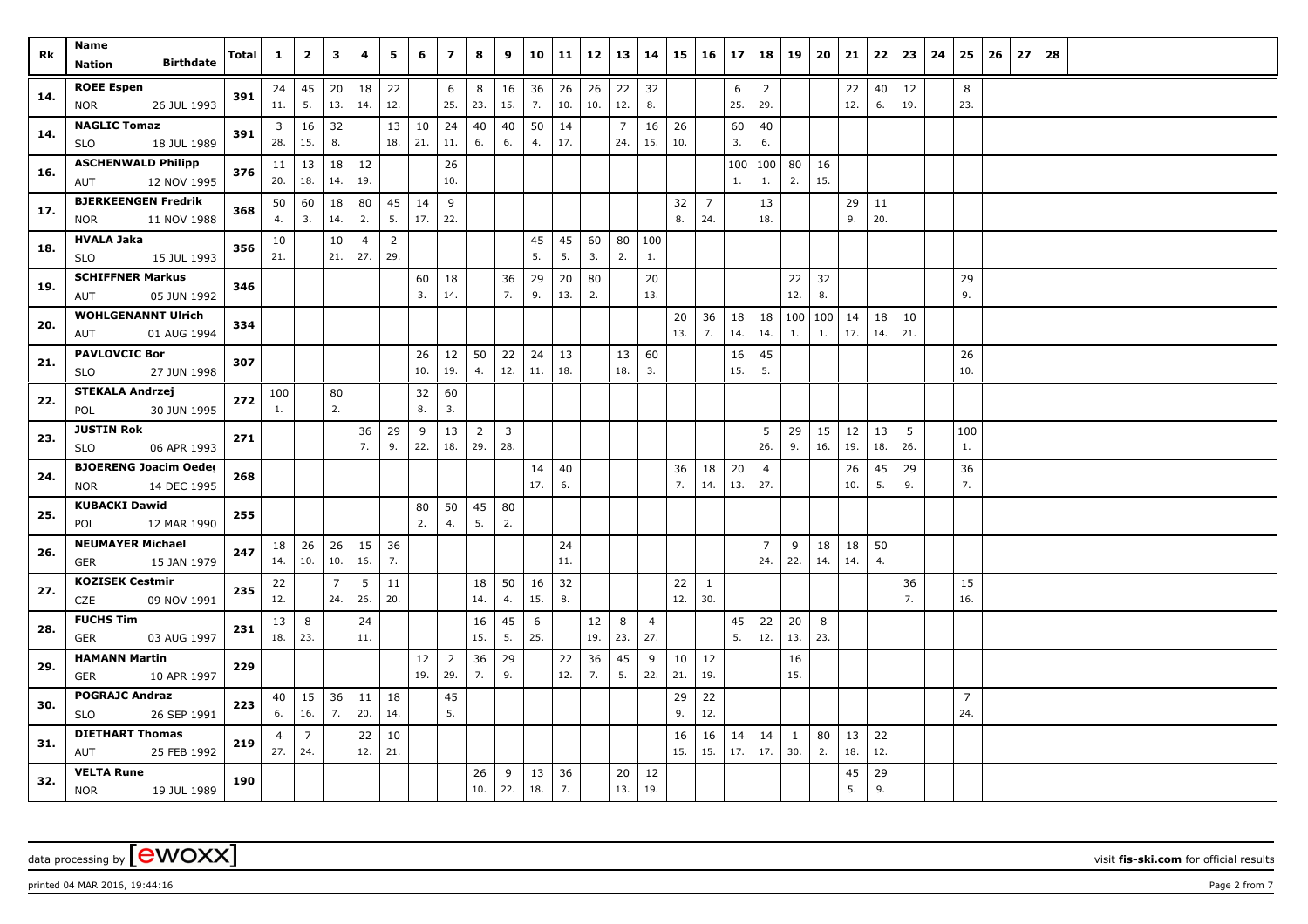| Rk  | Name<br><b>Birthdate</b><br>Nation                | Total | $\mathbf{1}$ | $\overline{2}$ | $\overline{\mathbf{3}}$ | 4              | 5   | 6         | $\overline{ }$ | 8                     | 9         | 10                      | $11 \mid 12$  |           | 13        | 14                  |                       | $15 \mid 16 \mid 17$ |                       | 18        | 19           | $20 \mid 21$ |     |                       | $22 \mid 23$ | 24 | 25             | 26 | 27 | 28 |  |  |  |  |
|-----|---------------------------------------------------|-------|--------------|----------------|-------------------------|----------------|-----|-----------|----------------|-----------------------|-----------|-------------------------|---------------|-----------|-----------|---------------------|-----------------------|----------------------|-----------------------|-----------|--------------|--------------|-----|-----------------------|--------------|----|----------------|----|----|----|--|--|--|--|
|     |                                                   |       |              |                |                         |                |     |           |                |                       |           |                         |               |           |           |                     |                       |                      |                       |           |              |              |     |                       |              |    |                |    |    |    |  |  |  |  |
| 32. | <b>SEMENIC Anze</b><br>01 AUG 1993<br>SLO         | 190   |              |                |                         |                |     |           |                |                       |           |                         |               |           | 11<br>20. |                     |                       |                      | 80<br>2.              | 26<br>10. | 36<br>7.     | 13<br>18.    |     | 24<br>11.             |              |    |                |    |    |    |  |  |  |  |
|     | <b>WOLNY Jakub</b>                                |       | 18           |                | $\overline{\mathbf{3}}$ | $\overline{2}$ | 24  | 1         | 15             |                       |           |                         |               |           |           |                     | $\overline{4}$        | 15                   | 8                     | 32        | 15           | 50           |     |                       |              |    |                |    |    |    |  |  |  |  |
| 34. | 15 MAY 1995<br>POL                                | 187   | 14.          |                | 28.                     | 29.            | 11. | 30.       | 16.            |                       |           |                         |               |           |           |                     | 27.                   | 16.                  | 23.                   | 8.        | 16.          | 4.           |     |                       |              |    |                |    |    |    |  |  |  |  |
|     | <b>HLAVA Lukas</b>                                |       |              |                |                         |                |     |           |                |                       |           |                         |               |           | 60        | 22                  |                       |                      | 5                     | 24        | 45           | 29           |     |                       |              |    |                |    |    |    |  |  |  |  |
| 35. | 10 SEP 1984<br>CZE                                | 185   |              |                |                         |                |     |           |                |                       |           |                         |               |           | 3.        | 12.                 |                       |                      | 26.                   | 11.       | 5.           | 9.           |     |                       |              |    |                |    |    |    |  |  |  |  |
| 35. | <b>INSAM Alex</b>                                 | 185   |              |                |                         |                |     |           |                |                       |           |                         |               |           |           |                     | 40                    | 80                   | 29                    | 36        |              |              |     |                       |              |    |                |    |    |    |  |  |  |  |
|     | 19 DEC 1997<br>ITA                                |       |              |                |                         |                |     |           |                |                       |           |                         |               |           |           |                     | 6.                    | 2.                   | 9.                    | 7.        |              |              |     |                       |              |    |                |    |    |    |  |  |  |  |
| 37. | <b>GLASDER Michael</b>                            | 169   |              |                |                         |                |     |           |                |                       |           |                         |               |           |           |                     |                       | 24                   | 11                    |           | $10 \mid 10$ |              | 100 | 14                    |              |    |                |    |    |    |  |  |  |  |
|     | 27 MAR 1989<br><b>USA</b>                         |       |              |                |                         |                |     |           |                |                       |           |                         |               |           |           |                     |                       | 11.                  | 20.                   | 21.       | 21.          |              | 1.  | 17.                   |              |    |                |    |    |    |  |  |  |  |
| 38. | <b>HUBER Daniel</b>                               | 168   |              |                |                         |                |     |           |                |                       |           |                         |               | 16        | 50        | 15                  |                       |                      |                       |           |              |              |     | 7                     | 80           |    |                |    |    |    |  |  |  |  |
|     | 02 JAN 1993<br>AUT                                |       |              |                |                         |                |     |           |                |                       |           |                         |               | 15.       | 4.        | 16.                 |                       |                      |                       |           |              |              |     | 24.                   | 2.           |    |                |    |    |    |  |  |  |  |
| 39. | <b>KOFLER Andreas</b>                             | 165   |              |                |                         |                |     | 36<br>7.  | 20<br>13.      | 13<br>18.             | 24<br>11. | $22$<br>12.             | 50<br>4.      |           |           |                     |                       |                      |                       |           |              |              |     |                       |              |    |                |    |    |    |  |  |  |  |
|     | 17 MAY 1984<br>AUT                                |       |              |                |                         |                |     |           |                |                       |           |                         |               |           |           |                     |                       |                      |                       |           |              |              |     |                       |              |    |                |    |    |    |  |  |  |  |
| 40. | <b>STURSA Vojtech</b><br>CZE<br>03 AUG 1995       | 164   | 8<br>23.     |                | 5<br>26.                |                |     | 20<br>13. | 22<br>12.      | $\overline{7}$<br>24. |           | 32<br>8.                | 11<br>20.     | 18<br>14. | 10<br>21. | 13<br>18.           |                       |                      |                       |           |              |              |     |                       | 18<br>14.    |    |                |    |    |    |  |  |  |  |
|     | <b>ZYLA Piotr</b>                                 |       |              |                |                         |                |     |           |                |                       |           |                         |               |           |           |                     |                       |                      |                       |           |              |              |     |                       |              |    |                |    |    |    |  |  |  |  |
| 41. | 16 JAN 1987<br>POL                                | 162   |              |                |                         |                |     |           |                |                       |           |                         |               |           |           |                     | $\overline{2}$<br>29. | 60<br>3.             | 50<br>4.              | 50<br>4.  |              |              |     |                       |              |    |                |    |    |    |  |  |  |  |
|     | ZIOBRO Jan                                        |       |              |                |                         |                |     |           |                |                       |           | 12                      | 32            |           |           |                     |                       | 8                    | 9                     |           | 24           | 60           | 16  |                       |              |    |                |    |    |    |  |  |  |  |
| 42. | 24 JUN 1991<br>POL                                | 161   |              |                |                         |                |     |           |                |                       |           | 19.                     | 8.            |           |           |                     |                       | 23.                  | 22.                   |           | 11.          | 3.           | 15. |                       |              |    |                |    |    |    |  |  |  |  |
|     | <b>WINTER Paul</b>                                |       |              | 18             | $\overline{2}$          | 6              | 18  |           |                | 10                    |           |                         |               |           |           |                     | 3                     |                      |                       |           |              |              | 32  | 20                    | 16           |    | 24             |    |    |    |  |  |  |  |
| 43. | <b>GER</b><br>05 OCT 1997                         | 149   |              | 14.            | 29.                     | 25.            | 14. |           |                | 21.                   |           |                         |               |           |           |                     | 28.                   |                      |                       |           |              |              | 8.  | 13.                   | 15.          |    | 11.            |    |    |    |  |  |  |  |
| 44. | <b>BOYD-CLOWES Mackenzi</b>                       | 140   | 45           | 50             | 45                      |                |     |           |                |                       |           |                         |               |           |           |                     |                       |                      |                       |           |              |              |     |                       |              |    |                |    |    |    |  |  |  |  |
|     | 13 JUL 1991<br>CAN                                |       | 5.           | 4.             | 5.                      |                |     |           |                |                       |           |                         |               |           |           |                     |                       |                      |                       |           |              |              |     |                       |              |    |                |    |    |    |  |  |  |  |
| 45. | <b>EGLOFF Luca</b>                                | 131   |              |                |                         |                |     | 50        | 29             |                       |           |                         |               |           |           |                     | $\overline{7}$        | 45                   |                       |           |              |              |     |                       |              |    |                |    |    |    |  |  |  |  |
|     | 06 JUN 1995<br>SUI                                |       |              |                |                         |                |     | 4.        | 9.             |                       |           |                         |               |           |           |                     | 24.                   | 5.                   |                       |           |              |              |     |                       |              |    |                |    |    |    |  |  |  |  |
| 45. | <b>JOHANSSON Robert</b>                           | 131   |              |                |                         |                |     |           |                |                       |           |                         |               |           |           |                     |                       | 5                    |                       |           |              |              | 50  | $36 \mid 24$          |              |    | 16             |    |    |    |  |  |  |  |
|     | 23 MAR 1990<br><b>NOR</b>                         |       |              |                |                         |                |     |           |                |                       |           |                         |               |           |           |                     |                       | 26.                  |                       |           |              |              | 4.  | 7.                    | 11.          |    | 15.            |    |    |    |  |  |  |  |
| 47. | <b>MURANKA Klemens</b>                            | 130   |              |                |                         |                |     |           |                |                       |           |                         |               |           |           |                     |                       |                      | 24                    | 16        | 50           |              |     |                       | 40           |    |                |    |    |    |  |  |  |  |
|     | 31 AUG 1994<br>POL                                |       |              |                |                         |                |     |           |                |                       |           |                         |               |           |           |                     |                       |                      | 11.                   | 15.       | 4.           |              |     |                       | 6.           |    |                |    |    |    |  |  |  |  |
| 48. | <b>MIETUS Krzysztof</b>                           | 128   |              | $15 \mid 12$   |                         | 20             | 5   |           |                | 5                     | 10        | $\overline{\mathbf{3}}$ | $\mathbf{1}$  |           |           |                     |                       |                      |                       |           |              | 10           |     |                       | 45           |    | $\overline{2}$ |    |    |    |  |  |  |  |
|     | 08 MAR 1991<br>POL                                |       | 16.          | 19.            |                         | 13.            | 26. |           |                | 26.                   | 21.       | 28.                     | 30.           |           |           |                     |                       |                      |                       |           |              | 21.          |     |                       | 5.           |    | 29.            |    |    |    |  |  |  |  |
| 49. | <b>BIEGUN Krzysztof</b>                           | 127   |              |                |                         |                |     |           |                |                       |           | 8<br>23.                | $12\,$<br>19. |           |           |                     | 8<br>23.              | 14<br>17.            |                       | 12<br>19. | 13<br>18.    | 26<br>10.    |     | 8<br>23.              | 26<br>10.    |    |                |    |    |    |  |  |  |  |
|     | 21 MAY 1994<br>POL                                |       |              |                |                         |                |     |           |                |                       |           |                         |               |           |           |                     |                       |                      |                       |           |              |              |     |                       |              |    |                |    |    |    |  |  |  |  |
| 50. | <b>KRAUS Marinus</b><br><b>GER</b><br>13 FEB 1991 | 115   |              |                |                         |                |     |           |                | 22<br>12.             |           |                         |               | 22<br>12. | 18<br>14. | $\mathbf{1}$<br>30. |                       |                      | $\overline{4}$<br>27. |           | 6<br>25.     |              |     | 10<br>21.             |              |    | 32<br>8.       |    |    |    |  |  |  |  |
|     | <b>ZUPANCIC Miran</b>                             |       |              |                |                         | 45             | 14  |           |                |                       | 13        |                         |               |           |           |                     |                       |                      |                       |           |              |              | 36  |                       |              |    |                |    |    |    |  |  |  |  |
| 51. | <b>SLO</b><br>11 NOV 1989                         | 112   |              |                |                         | 5.             | 17. |           |                |                       | 18.       |                         |               |           |           |                     |                       |                      |                       |           |              |              | 7.  | $\overline{4}$<br>27. |              |    |                |    |    |    |  |  |  |  |

printed 04 MAR 2016, 19:44:16  $P$ age 3 from 7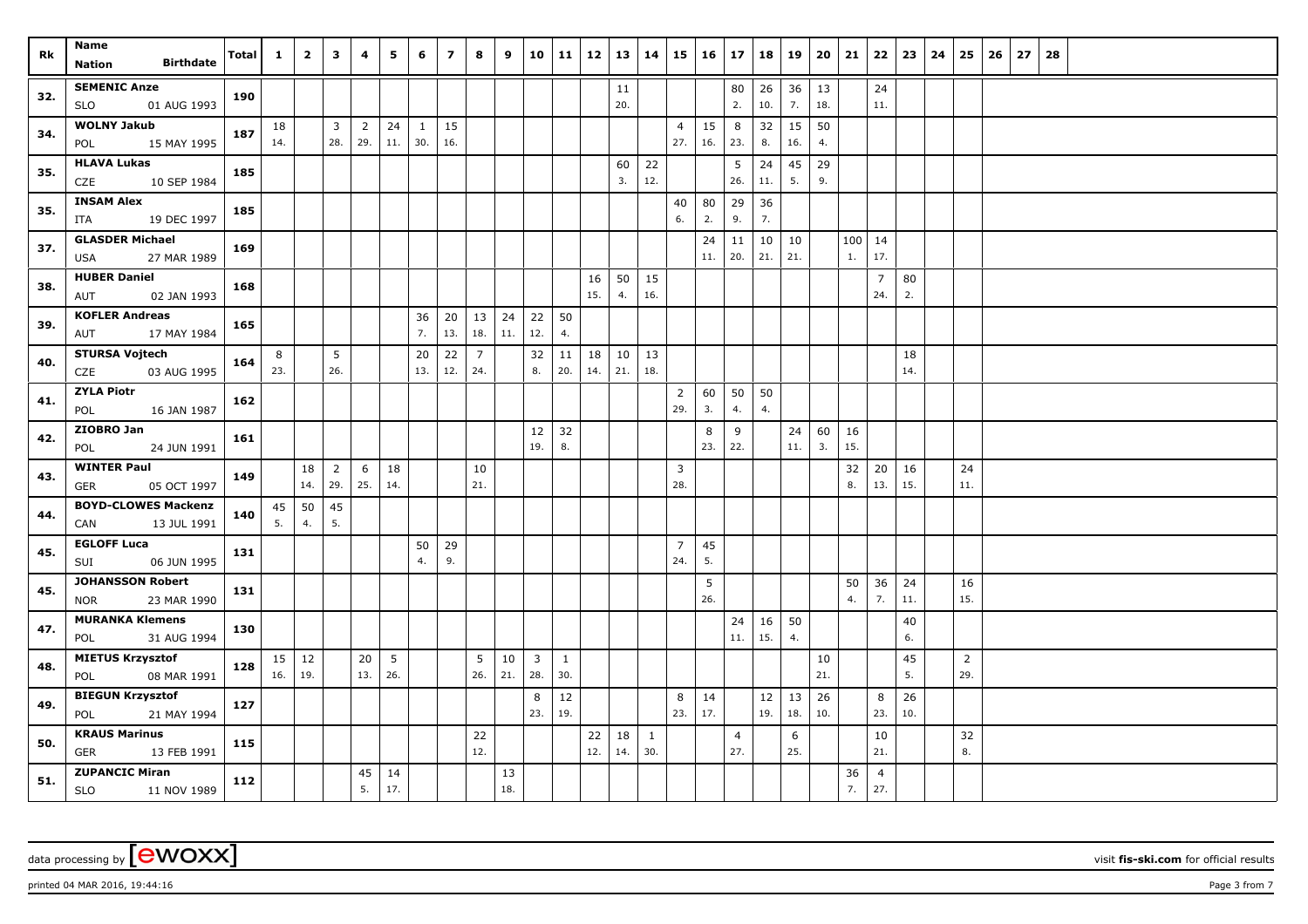| Rk  | Name                                               | Total | $\mathbf{1}$             | $\overline{2}$                | $\overline{\mathbf{3}}$ | 4                   | 5                     | 6         | $\overline{\mathbf{z}}$ | 8                              | 9         | 10                    | 11                    | 12        | 13                    | 14        | $15 \mid 16$        |                       | 17                    | 18                  | 19                             | 20                  | 21                    | 22        | 23                  | 24 | 25                  | 26 | 27 | 28 |  |  |  |
|-----|----------------------------------------------------|-------|--------------------------|-------------------------------|-------------------------|---------------------|-----------------------|-----------|-------------------------|--------------------------------|-----------|-----------------------|-----------------------|-----------|-----------------------|-----------|---------------------|-----------------------|-----------------------|---------------------|--------------------------------|---------------------|-----------------------|-----------|---------------------|----|---------------------|----|----|----|--|--|--|
|     | <b>Birthdate</b><br><b>Nation</b>                  |       |                          |                               |                         |                     |                       |           |                         |                                |           |                       |                       |           |                       |           |                     |                       |                       |                     |                                |                     |                       |           |                     |    |                     |    |    |    |  |  |  |
| 52. | <b>PRISLIC Ernest</b><br>30 SEP 1993<br><b>SLO</b> | 106   |                          |                               |                         |                     |                       |           |                         |                                |           |                       |                       |           |                       |           |                     |                       | 3<br>28.              | 9<br>22.            | 18<br>14.                      |                     | 60<br>3.              |           | 13<br>18.           |    | $\mathbf{3}$<br>28. |    |    |    |  |  |  |
| 53. | <b>KANTYKA Przemyslaw</b><br>15 DEC 1996<br>POL    | 102   |                          |                               |                         |                     |                       |           |                         |                                | 5<br>26.  | 11<br>20.             | 6<br>25.              | 9<br>22.  | 9<br>22.              | 11<br>20. | $13 \mid 11$<br>18. | 20.                   |                       |                     | 5<br>26.                       | 22<br>12.           |                       |           |                     |    |                     |    |    |    |  |  |  |
| 54. | <b>ALEXANDER Nicholas</b><br>24 AUG 1988<br>USA    | 92    |                          |                               | 9<br>22.                |                     |                       |           |                         | $\mathbf{1}$<br>30.            | 32<br>8.  |                       |                       |           |                       |           | 50<br>4.            |                       |                       |                     |                                |                     |                       |           |                     |    |                     |    |    |    |  |  |  |
| 55. | <b>SCHULER Andreas</b><br>30 DEC 1995<br>SUI       | 91    |                          |                               |                         |                     |                       |           |                         |                                | 20<br>13. | $\overline{2}$<br>29. | $\mathbf{3}$<br>28.   | 5<br>26.  | $\overline{4}$<br>27. | 5<br>26.  |                     |                       | $\overline{2}$<br>29. | 6<br>25.            | $\overline{2}$<br>29.          |                     | 11<br>20.             | 16<br>15. | 9<br>22.            |    | 6<br>25.            |    |    |    |  |  |  |
| 56. | <b>PREVC Cene</b><br>12 MAR 1996<br><b>SLO</b>     | 88    |                          |                               |                         |                     |                       | 45<br>5.  | 32<br>8.                | $\overline{\mathbf{3}}$<br>28. | 8<br>23.  |                       |                       |           |                       |           |                     |                       |                       |                     |                                |                     |                       |           |                     |    |                     |    |    |    |  |  |  |
| 57. | <b>LINDVIK Marius</b><br>27 JUN 1998<br><b>NOR</b> | 87    |                          | 40<br>6.                      | 15<br>16.               |                     |                       | 11<br>20. | 11<br>20.               |                                |           |                       |                       |           |                       |           |                     |                       |                       |                     |                                |                     |                       |           |                     |    | 10<br>21.           |    |    |    |  |  |  |
| 58. | <b>BIRCHLER Tobias</b><br>SUI<br>29 JUL 1997       | 84    |                          |                               | $\mathbf{1}$<br>30.     |                     |                       | 18<br>14. | $\overline{3}$<br>28.   |                                |           |                       |                       |           |                       |           |                     | $\overline{2}$<br>29. |                       |                     |                                |                     |                       |           | 15<br>16.           |    | 45<br>5.            |    |    |    |  |  |  |
| 59. | <b>SIEGEL Jonathan</b><br>04 JUL 1998<br>GER       | 75    |                          |                               |                         |                     |                       | 15<br>16. | 8<br>23.                | $\overline{4}$<br>27.          | 15<br>16. |                       |                       |           |                       |           | 11<br>20.           | 10<br>21.             | 12<br>19.             |                     |                                |                     |                       |           |                     |    |                     |    |    |    |  |  |  |
| 60. | <b>HUBER Stefan</b><br>AUT<br>08 MAR 1994          | 73    |                          |                               | 12<br>19.               |                     |                       |           |                         |                                |           |                       |                       | 29<br>9.  | 14<br>17.             |           |                     |                       |                       |                     |                                |                     | 9<br>22.              | 9<br>22.  |                     |    |                     |    |    |    |  |  |  |
| 61. | <b>ZNISZCZOL Aleksander</b><br>08 MAR 1994<br>POL  | 72    | 14<br>17.                |                               |                         | $\mathbf{3}$<br>28. | $\overline{3}$<br>28. |           |                         |                                |           | $\mathbf{1}$<br>30.   | $7^{\circ}$<br>24.    | 11<br>20. |                       | 14<br>17. |                     |                       |                       |                     |                                |                     | $\overline{4}$<br>27. | 30.       | $1 \mid 14$<br>17.  |    |                     |    |    |    |  |  |  |
| 62. | <b>JELAR Ziga</b><br><b>SLO</b><br>22 OCT 1997     | 70    |                          |                               |                         |                     |                       |           |                         |                                |           | 5<br>26.              | 18<br>14.             |           |                       |           | 14<br>17.           | 32<br>8.              |                       |                     |                                |                     |                       |           | $\mathbf{1}$<br>30. |    |                     |    |    |    |  |  |  |
| 63. | <b>SELL Adrian</b><br><b>GER</b><br>28 APR 1998    | 66    |                          |                               |                         |                     |                       | 40<br>6.  |                         | $12 \mid 14$<br>19.            | 17.       |                       |                       |           |                       |           |                     |                       |                       |                     |                                |                     |                       |           |                     |    |                     |    |    |    |  |  |  |
| 64. | <b>KAELIN Pascal</b><br>11 JAN 1993<br>SUI         | 60    | $12 \mid 3$<br>$19.$ 28. |                               |                         |                     |                       |           |                         |                                |           |                       |                       |           |                       |           | 1<br>30.            | 9<br>22.              |                       |                     |                                | 12<br>19.           | 8<br>23.              | 15<br>16. |                     |    |                     |    |    |    |  |  |  |
| 64. | <b>HEINRICH Tim</b><br>06 MAY 1995<br>GER          | 60    |                          |                               |                         |                     |                       |           |                         |                                |           |                       |                       |           |                       |           |                     |                       |                       |                     |                                |                     |                       |           | 60<br>3.            |    |                     |    |    |    |  |  |  |
| 66. | <b>POLASEK Viktor</b><br>CZE<br>18 JUL 1997        | 54    |                          |                               |                         |                     |                       |           |                         |                                |           |                       | $\overline{4}$<br>27. |           |                       |           | 6<br>25.            | 13<br>18.             | $\overline{7}$<br>24. | $\mathbf{1}$<br>30. | $\overline{\mathbf{3}}$<br>28. |                     |                       |           |                     |    | 20<br>13.           |    |    |    |  |  |  |
| 66. | <b>SINKOVEC Jure</b><br>03 JUL 1985<br><b>SLO</b>  | 54    | $\mathbf{1}$<br>30.      | $\overline{4}$<br>$\vert$ 27. |                         | 8<br>23.            | 15<br>16.             | 16<br>15. |                         | 10<br>21.                      |           |                       |                       |           |                       |           |                     |                       |                       |                     |                                |                     |                       |           |                     |    |                     |    |    |    |  |  |  |
| 68. | <b>SJOEEN Phillip</b><br><b>NOR</b><br>24 DEC 1995 | 53    | 9<br>22.                 | 11<br>20.                     | 22<br>12.               |                     |                       |           |                         | 11<br>20.                      |           |                       |                       |           |                       |           |                     |                       |                       |                     |                                |                     |                       |           |                     |    |                     |    |    |    |  |  |  |
| 69. | <b>RHOADS William</b><br>USA<br>08 JUN 1995        | 50    |                          |                               |                         |                     |                       |           |                         |                                |           |                       |                       |           | $\overline{3}$<br>28. |           |                     |                       |                       |                     |                                | $\mathbf{1}$<br>30. | 40<br>6.              | 6<br>25.  |                     |    |                     |    |    |    |  |  |  |
| 69. | <b>COLLOREDO Sebastian</b><br>ITA<br>09 SEP 1987   | 50    |                          |                               |                         |                     |                       |           |                         |                                |           |                       |                       |           |                       |           |                     |                       |                       |                     | 8<br>23.                       | 20<br>13.           |                       |           | 22<br>12.           |    |                     |    |    |    |  |  |  |

printed 04 MAR 2016, 19:44:16  $\rho$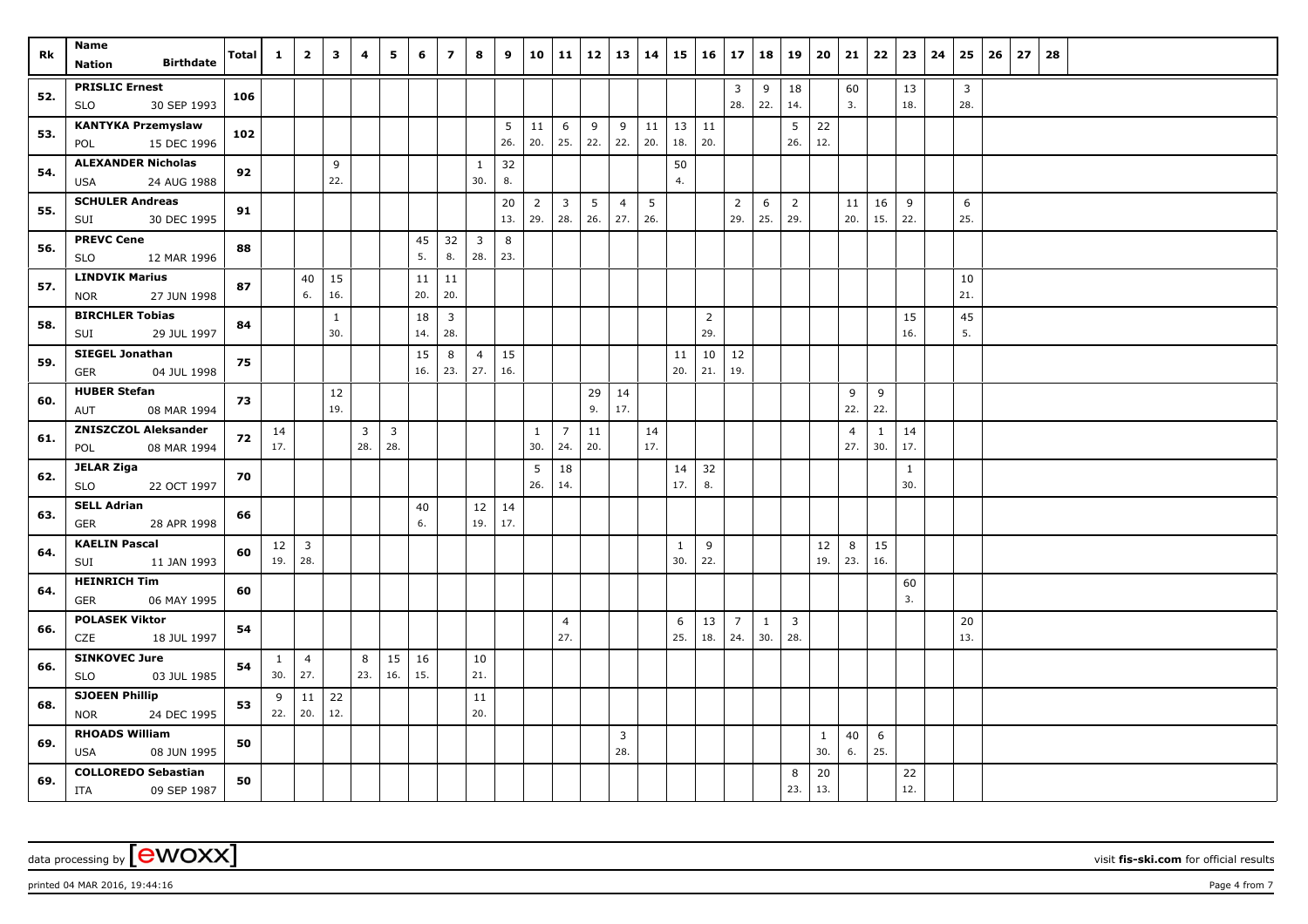| Rk  | Name                                                     | Total | $\mathbf{1}$ | $\mathbf{2}$ | $\overline{\mathbf{3}}$ | 4         | 5                     | 6              | $\overline{7}$ | 8   | 9              |                       | 10 11    | 12        | 13                    | 14             | 15  | $16 \mid 17$   |              | 18       | 19             | 20             | 21             | 22                      | 23              | 24 | 25       | 26 | 27 | 28 |  |  |  |  |
|-----|----------------------------------------------------------|-------|--------------|--------------|-------------------------|-----------|-----------------------|----------------|----------------|-----|----------------|-----------------------|----------|-----------|-----------------------|----------------|-----|----------------|--------------|----------|----------------|----------------|----------------|-------------------------|-----------------|----|----------|----|----|----|--|--|--|--|
|     | <b>Birthdate</b><br><b>Nation</b>                        |       |              |              |                         |           |                       |                |                |     |                |                       |          |           |                       |                |     |                |              |          |                |                |                |                         |                 |    |          |    |    |    |  |  |  |  |
| 71. | <b>PUNGERTAR Matjaz</b>                                  | 45    |              |              |                         |           |                       |                |                |     |                |                       |          |           |                       |                |     |                | 11           |          | 14             | 6              |                | $\overline{\mathbf{3}}$ | 11              |    |          |    |    |    |  |  |  |  |
|     | 14 AUG 1990<br><b>SLO</b>                                |       |              |              |                         |           |                       |                |                |     |                |                       |          |           |                       |                |     |                | 20.          |          | 17.            | 25.            |                | 28.                     | 20.             |    |          |    |    |    |  |  |  |  |
| 72. | <b>TROFIMOV Roman Serge</b><br>19 NOV 1989<br><b>RUS</b> | 44    |              |              | 9<br>22.                |           |                       | 6<br>25.       |                |     |                |                       |          | 11<br>20. |                       |                |     |                |              | 8<br>23. |                | 5<br>26.       |                |                         |                 |    | 5<br>26. |    |    |    |  |  |  |  |
|     | <b>QUECK Danny</b>                                       |       |              |              |                         |           |                       | 13             | 14             | 6   | $\overline{2}$ |                       |          |           |                       |                |     |                |              |          |                |                | 6              |                         |                 |    |          |    |    |    |  |  |  |  |
| 73. | 17 SEP 1989<br>GER                                       | 41    |              |              |                         |           |                       | 18.            | 17.            | 25. | 29.            |                       |          |           |                       |                |     |                |              |          |                |                | 25.            |                         |                 |    |          |    |    |    |  |  |  |  |
|     | <b>REISENAUER Janni</b>                                  |       |              |              |                         |           |                       |                |                |     |                |                       |          |           |                       |                | 16  | $\overline{3}$ |              |          |                |                |                |                         |                 |    | 22       |    |    |    |  |  |  |  |
| 73. | 07 NOV 1997<br>AUT                                       | 41    |              |              |                         |           |                       |                |                |     |                |                       |          |           |                       |                | 15. | 28.            |              |          |                |                |                |                         |                 |    | 12.      |    |    |    |  |  |  |  |
| 75. | <b>ITO Masamitsu</b>                                     | 40    |              |              |                         |           |                       |                |                |     |                |                       |          | 40        |                       |                |     |                |              |          |                |                |                |                         |                 |    |          |    |    |    |  |  |  |  |
|     | <b>JPN</b><br>27 FEB 1998                                |       |              |              |                         |           |                       |                |                |     |                |                       |          | 6.        |                       |                |     |                |              |          |                |                |                |                         |                 |    |          |    |    |    |  |  |  |  |
| 76. | <b>PEIER Killian</b>                                     | 37    |              |              |                         |           |                       |                |                |     |                |                       |          | 32        |                       |                |     |                |              |          | 5              |                |                |                         |                 |    |          |    |    |    |  |  |  |  |
|     | 28 MAR 1995<br>SUI                                       |       |              |              |                         |           |                       |                |                |     |                |                       |          | 8.        |                       |                |     |                |              |          | 26.            |                |                |                         |                 |    |          |    |    |    |  |  |  |  |
| 77. | <b>KYTOESAHO Niko</b><br>18 DEC 1999<br>FIN              | 32    |              |              |                         |           | 20<br>13.             |                |                |     |                | $\overline{7}$<br>24. | 5<br>26. |           |                       |                |     |                |              |          |                |                |                |                         |                 |    |          |    |    |    |  |  |  |  |
|     | <b>LEITNER Clemens</b>                                   |       |              |              |                         |           |                       |                |                |     |                |                       |          |           |                       |                | 9   | 22             |              |          |                |                |                |                         |                 |    |          |    |    |    |  |  |  |  |
| 78. | AUT<br>07 NOV 1998                                       | 31    |              |              |                         |           |                       |                |                |     |                |                       |          |           |                       |                | 22. | 12.            |              |          |                |                |                |                         |                 |    |          |    |    |    |  |  |  |  |
|     | <b>BRASME Paul</b>                                       |       |              | 5            |                         |           |                       | $\overline{2}$ |                |     |                |                       |          |           |                       |                | 5   | $\overline{4}$ |              |          |                |                |                |                         | $\overline{3}$  |    | 11       |    |    |    |  |  |  |  |
| 79. | 03 AUG 1997<br>FRA                                       | 30    |              | 26.          |                         |           |                       | 29.            |                |     |                |                       |          |           |                       |                | 26. | 27.            |              |          |                |                |                |                         | 28.             |    | 20.      |    |    |    |  |  |  |  |
| 80. | <b>LEAROYD Jonathan</b>                                  | 29    |              |              |                         |           |                       | 24             | 5              |     |                |                       |          |           |                       |                |     |                |              |          |                |                |                |                         |                 |    |          |    |    |    |  |  |  |  |
|     | FRA<br>03 NOV 2000                                       |       |              |              |                         |           |                       | 11.            | 26.            |     |                |                       |          |           |                       |                |     |                |              |          |                |                |                |                         |                 |    |          |    |    |    |  |  |  |  |
| 80. | <b>BICKNER Kevin</b>                                     | 29    |              |              |                         |           |                       |                |                |     |                |                       |          | 14        | 12                    | $\overline{3}$ |     |                |              |          |                |                |                |                         |                 |    |          |    |    |    |  |  |  |  |
|     | 23 SEP 1996<br><b>USA</b>                                |       |              |              |                         |           |                       |                |                |     |                |                       |          | 17.       | 19.                   | 28.            |     |                |              |          |                |                |                |                         |                 |    |          |    |    |    |  |  |  |  |
| 82. | <b>DAMJAN Jernej</b><br><b>SLO</b><br>28 MAY 1983        | 27    |              |              |                         |           |                       |                |                |     |                | 10<br>21.             |          | 15<br>16. | $\overline{2}$<br>29. |                |     |                |              |          |                |                |                |                         |                 |    |          |    |    |    |  |  |  |  |
|     | <b>KUS Jan</b>                                           |       |              |              |                         |           |                       |                |                |     |                |                       |          |           |                       |                |     |                |              |          |                |                | $\overline{7}$ | 12                      | $6\phantom{.}6$ |    |          |    |    |    |  |  |  |  |
| 83. | <b>SLO</b><br>08 MAR 1998                                | 25    |              |              |                         |           |                       |                |                |     |                |                       |          |           |                       |                |     |                |              |          |                |                | 24.            | 19.                     | 25.             |    |          |    |    |    |  |  |  |  |
|     | <b>MODIC Andraz</b>                                      |       |              |              |                         |           |                       |                |                |     |                |                       |          |           |                       |                |     |                | $\mathbf{1}$ |          |                |                | 15             | 6                       | $\overline{2}$  |    |          |    |    |    |  |  |  |  |
| 84. | 23 OCT 1996<br><b>SLO</b>                                | 24    |              |              |                         |           |                       |                |                |     |                |                       |          |           |                       |                |     |                | 30.          |          |                |                | 16.            | 25.                     | 29.             |    |          |    |    |    |  |  |  |  |
| 84. | <b>PODZORSKI Lukasz</b>                                  | 24    |              |              |                         |           |                       |                |                |     |                |                       |          |           |                       |                |     |                |              |          |                | 24             |                |                         |                 |    |          |    |    |    |  |  |  |  |
|     | 25 JAN 1996<br>POL                                       |       |              |              |                         |           |                       |                |                |     |                |                       |          |           |                       |                |     |                |              |          |                | 11.            |                |                         |                 |    |          |    |    |    |  |  |  |  |
| 84. | <b>AUNE Joakim</b>                                       | 24    | 5            | $\mathbf{1}$ |                         |           |                       |                |                |     |                |                       |          |           |                       |                |     |                |              |          | $\overline{7}$ | 11             |                |                         |                 |    |          |    |    |    |  |  |  |  |
|     | <b>NOR</b><br>10 AUG 1993<br><b>PEDERSEN Robin</b>       |       | 26.          | 30.          |                         |           |                       |                |                |     |                |                       |          |           |                       |                |     |                |              |          | 24.            | 20.            |                |                         |                 |    |          |    |    |    |  |  |  |  |
| 87. | 31 AUG 1996<br><b>NOR</b>                                | 23    |              |              |                         | 16<br>15. | $\overline{7}$<br>24. |                |                |     |                |                       |          |           |                       |                |     |                |              |          |                |                |                |                         |                 |    |          |    |    |    |  |  |  |  |
|     | <b>ALAMOMMO Andreas</b>                                  |       |              |              |                         | 9         | $\overline{4}$        |                | $\overline{7}$ |     |                |                       |          |           |                       |                |     |                |              |          |                |                |                |                         |                 |    |          |    |    |    |  |  |  |  |
| 88. | 23 DEC 1998<br>FIN                                       | 20    |              |              |                         | 22.       | 27.                   |                | 24.            |     |                |                       |          |           |                       |                |     |                |              |          |                |                |                |                         |                 |    |          |    |    |    |  |  |  |  |
|     | <b>MAKSIMOCHKIN Mikhail</b>                              |       |              |              |                         |           |                       | 8              | $\mathbf{1}$   |     |                |                       |          |           |                       | 6              |     |                |              |          |                | $\overline{4}$ |                |                         |                 |    |          |    |    |    |  |  |  |  |
| 89. | <b>RUS</b><br>29 AUG 1993                                | 19    |              |              |                         |           |                       | 23.            | 30.            |     |                |                       |          |           |                       | 25.            |     |                |              |          |                | 27.            |                |                         |                 |    |          |    |    |    |  |  |  |  |

 $p$ rinted 04 MAR 2016, 19:44:16  $p$ age 5 from 7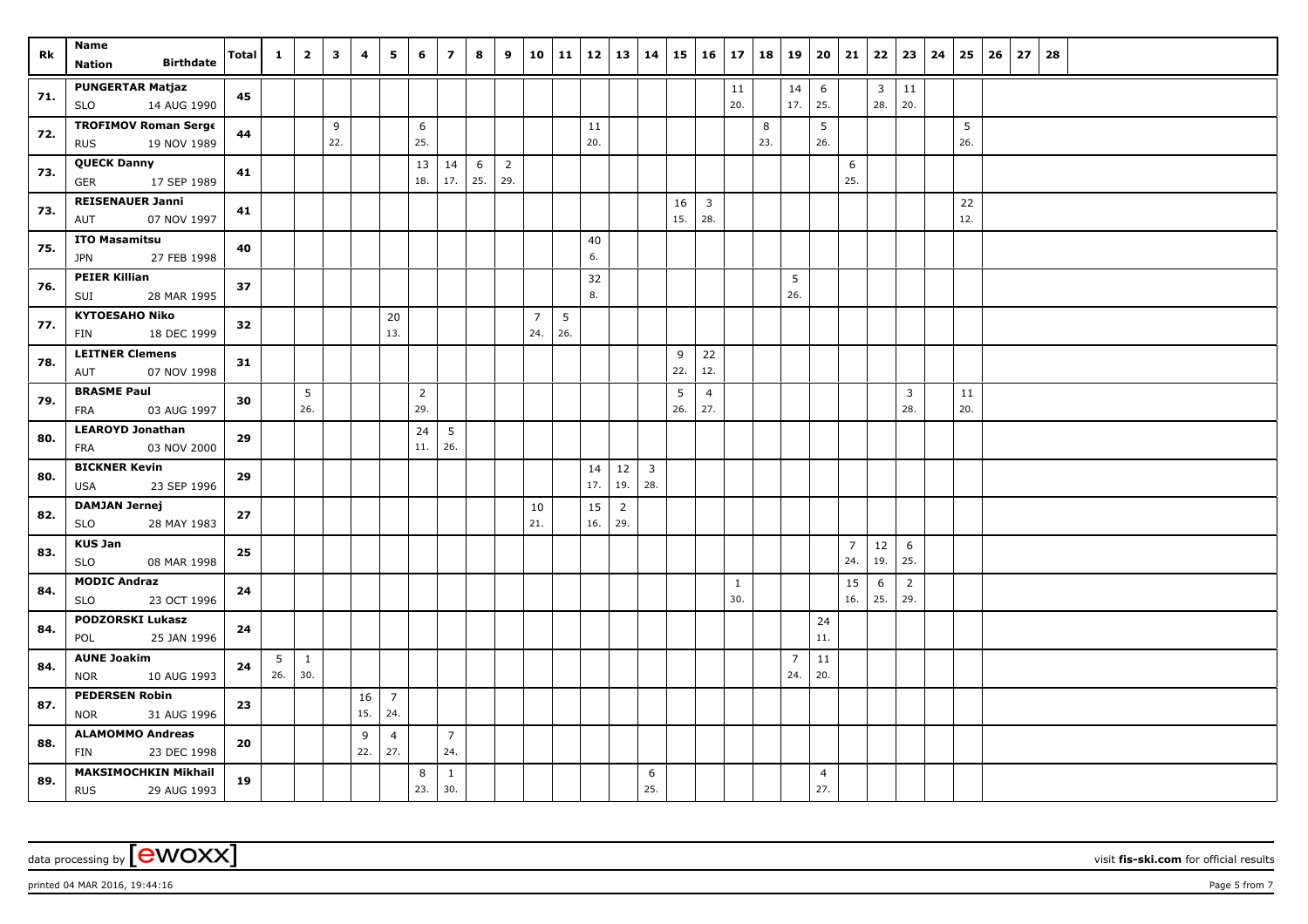| Rk   | Name                                            |                         | $\mathbf{1}$ | $\overline{\mathbf{2}}$ | $\mathbf{3}$ | 4         | 5            | 6                     | $\overline{z}$ | 8 | 9 |     | $10$   11   12   13   14 |     |                |     | $15 \mid 16 \mid 17$ | 18 | 19        | 20                    | 21  | 22             |                | $23 \mid 24$ | 25             | 26 | 27 | 28 |  |  |  |  |
|------|-------------------------------------------------|-------------------------|--------------|-------------------------|--------------|-----------|--------------|-----------------------|----------------|---|---|-----|--------------------------|-----|----------------|-----|----------------------|----|-----------|-----------------------|-----|----------------|----------------|--------------|----------------|----|----|----|--|--|--|--|
|      | <b>Birthdate</b><br><b>Nation</b>               | Total                   |              |                         |              |           |              |                       |                |   |   |     |                          |     |                |     |                      |    |           |                       |     |                |                |              |                |    |    |    |  |  |  |  |
|      | <b>NAKAMURA Naoki</b>                           |                         |              |                         |              |           |              |                       |                |   |   |     | $\overline{7}$           | 5   | $\overline{7}$ |     |                      |    |           |                       |     |                |                |              |                |    |    |    |  |  |  |  |
| 89.  | <b>JPN</b><br>19 SEP 1996                       | 19                      |              |                         |              |           |              |                       |                |   |   |     | 24.                      | 26. | 24.            |     |                      |    |           |                       |     |                |                |              |                |    |    |    |  |  |  |  |
| 91.  | <b>GREIDERER Simon</b>                          |                         |              |                         |              |           |              |                       |                |   |   |     |                          |     |                | 12  | 6                    |    |           |                       |     |                |                |              |                |    |    |    |  |  |  |  |
|      | 18 JAN 1996<br>AUT                              | 18                      |              |                         |              |           |              |                       |                |   |   |     |                          |     |                | 19. | 25.                  |    |           |                       |     |                |                |              |                |    |    |    |  |  |  |  |
| 92.  | <b>AALTO Antti</b>                              | 17                      |              |                         |              |           | $\mathbf{1}$ |                       |                |   |   |     |                          | 6   | 10             |     |                      |    |           |                       |     |                |                |              |                |    |    |    |  |  |  |  |
|      | 02 APR 1995<br>FIN                              |                         |              |                         |              |           | 30.          |                       |                |   |   |     |                          | 25. | 21.            |     |                      |    |           |                       |     |                |                |              |                |    |    |    |  |  |  |  |
| 93.  | <b>SCHUBERT Johannes</b>                        | 16                      |              |                         |              |           |              | 5                     | $\overline{4}$ |   |   |     |                          |     |                |     |                      |    |           |                       |     |                | $\overline{7}$ |              |                |    |    |    |  |  |  |  |
|      | <b>GER</b><br>04 APR 1997                       |                         |              |                         |              |           |              | 26.                   | 27.            |   |   |     |                          |     |                |     |                      |    |           |                       |     |                | 24.            |              |                |    |    |    |  |  |  |  |
| 93.  | <b>ZOGRAFSKI Vladimir</b>                       | 16                      |              | 10                      | 6            |           |              |                       |                |   |   |     |                          |     |                |     |                      |    |           |                       |     |                |                |              |                |    |    |    |  |  |  |  |
|      | 14 JUL 1993<br>BUL                              |                         |              | 21.                     | 25.          |           |              |                       |                |   |   |     |                          |     |                |     |                      |    |           |                       |     |                |                |              |                |    |    |    |  |  |  |  |
| 93.  | <b>HOSODA Shotaro</b>                           | 16                      |              |                         |              |           |              |                       |                |   |   |     | 8                        |     | 8              |     |                      |    |           |                       |     |                |                |              |                |    |    |    |  |  |  |  |
|      | 02 DEC 1991<br><b>JPN</b>                       |                         |              |                         |              |           |              |                       |                |   |   |     | 23.                      |     | 23.            |     |                      |    |           |                       |     |                |                |              |                |    |    |    |  |  |  |  |
| 96.  | <b>NOUSIAINEN Eetu</b>                          | 15                      |              |                         |              |           |              |                       |                |   |   | 15  |                          |     |                |     |                      |    |           |                       |     |                |                |              |                |    |    |    |  |  |  |  |
|      | 29 APR 1997<br><b>FIN</b>                       |                         |              |                         |              |           |              |                       |                |   |   | 16. |                          |     |                |     |                      |    |           |                       |     |                |                |              |                |    |    |    |  |  |  |  |
| 96.  | <b>CHOI Seou</b>                                | 15                      |              |                         |              |           |              |                       |                |   |   |     |                          |     |                |     |                      |    |           | $\overline{7}$        |     |                | 8              |              |                |    |    |    |  |  |  |  |
|      | KOR<br>03 DEC 1982                              |                         |              |                         |              |           |              |                       |                |   |   |     |                          |     |                |     |                      |    |           | 24.                   |     |                | 23.            |              |                |    |    |    |  |  |  |  |
| 96.  | <b>TOROK Eduard</b>                             | 15                      | 6            | 6                       |              |           |              |                       |                |   |   |     |                          |     |                |     |                      |    |           | $\overline{3}$        |     |                |                |              |                |    |    |    |  |  |  |  |
|      | 02 MAY 1997<br>ROU                              |                         | 25.          | 25.                     |              |           |              |                       |                |   |   |     |                          |     |                |     |                      |    |           | 28.                   |     |                |                |              |                |    |    |    |  |  |  |  |
| 99.  | <b>DESCHWANDEN Gregor</b><br>27 FEB 1991<br>SUI | 14                      |              |                         |              |           |              |                       |                |   |   |     |                          |     |                |     |                      |    | 12<br>19. | $\overline{2}$<br>29. |     |                |                |              |                |    |    |    |  |  |  |  |
|      | <b>BIELA Stanislaw</b>                          |                         |              |                         |              |           |              |                       |                |   |   |     |                          |     |                |     |                      |    |           |                       |     |                |                |              |                |    |    |    |  |  |  |  |
| 100. | POL<br>02 APR 1994                              | 10                      |              |                         |              |           | 6<br>25.     | $\overline{4}$<br>27. |                |   |   |     |                          |     |                |     |                      |    |           |                       |     |                |                |              |                |    |    |    |  |  |  |  |
|      | <b>HOLIK Frantisek</b>                          |                         |              |                         |              |           |              |                       |                |   |   |     |                          |     |                |     |                      |    |           |                       |     |                |                |              |                |    |    |    |  |  |  |  |
| 100. | CZE<br>23 OCT 1998                              | 10                      |              |                         |              | 10<br>21. |              |                       |                |   |   |     |                          |     |                |     |                      |    |           |                       |     |                |                |              |                |    |    |    |  |  |  |  |
|      | <b>PITEA Sorin Iulian</b>                       |                         |              |                         |              |           |              |                       |                |   |   |     |                          |     |                |     |                      |    |           | 9                     |     |                |                |              |                |    |    |    |  |  |  |  |
| 102. | ROU<br>09 JUL 1997                              | 9                       |              |                         |              |           |              |                       |                |   |   |     |                          |     |                |     |                      |    |           | 22.                   |     |                |                |              |                |    |    |    |  |  |  |  |
|      | <b>FRIBERG Christian</b>                        |                         |              |                         |              |           |              |                       |                |   |   |     |                          |     |                |     |                      |    |           |                       | 5   | $\overline{2}$ |                |              |                |    |    |    |  |  |  |  |
| 103. | 08 SEP 1994<br>USA                              | $\overline{z}$          |              |                         |              |           |              |                       |                |   |   |     |                          |     |                |     |                      |    |           |                       | 26. | 29.            |                |              |                |    |    |    |  |  |  |  |
|      | <b>DREHER Michael</b>                           |                         |              |                         |              |           |              | $\overline{7}$        |                |   |   |     |                          |     |                |     |                      |    |           |                       |     |                |                |              |                |    |    |    |  |  |  |  |
| 103. | 30 JAN 1993<br>GER                              | $\overline{z}$          |              |                         |              |           |              | 24.                   |                |   |   |     |                          |     |                |     |                      |    |           |                       |     |                |                |              |                |    |    |    |  |  |  |  |
|      | <b>SUZUKI Sho</b>                               |                         |              |                         |              |           |              |                       |                |   |   |     | 6                        |     |                |     |                      |    |           |                       |     |                |                |              |                |    |    |    |  |  |  |  |
| 105. | <b>JPN</b><br>20 APR 1990                       | 6                       |              |                         |              |           |              |                       |                |   |   |     | 25.                      |     |                |     |                      |    |           |                       |     |                |                |              |                |    |    |    |  |  |  |  |
|      | <b>BRESADOLA Davide</b>                         |                         |              |                         |              |           |              |                       |                |   |   |     | $\overline{4}$           |     |                |     |                      |    |           |                       |     |                |                |              |                |    |    |    |  |  |  |  |
| 106. | 10 SEP 1988<br>ITA                              | 4                       |              |                         |              |           |              |                       |                |   |   |     | 27.                      |     |                |     |                      |    |           |                       |     |                |                |              |                |    |    |    |  |  |  |  |
|      | <b>IWASA Yuken</b>                              |                         |              |                         |              |           |              |                       |                |   |   |     |                          |     |                |     |                      |    |           |                       |     |                |                |              | $\overline{4}$ |    |    |    |  |  |  |  |
| 106. | <b>JPN</b><br>02 JUL 1999                       | $\overline{\mathbf{4}}$ |              |                         |              |           |              |                       |                |   |   |     |                          |     |                |     |                      |    |           |                       |     |                |                |              | 27.            |    |    |    |  |  |  |  |
| 108. | <b>ANTONISSEN Lars</b>                          | $\mathbf{3}$            |              |                         |              |           |              |                       |                |   |   |     |                          |     |                |     |                      |    |           |                       | 3   |                |                |              |                |    |    |    |  |  |  |  |
|      | <b>NED</b><br>31 JUL 1995                       |                         |              |                         |              |           |              |                       |                |   |   |     |                          |     |                |     |                      |    |           |                       | 28. |                |                |              |                |    |    |    |  |  |  |  |

data processing by **CWOXX** wisit **fis-ski.com** for official results

printed 04 MAR 2016, 19:44:16  $\rho_{\text{max}}$  Page 6 from 7